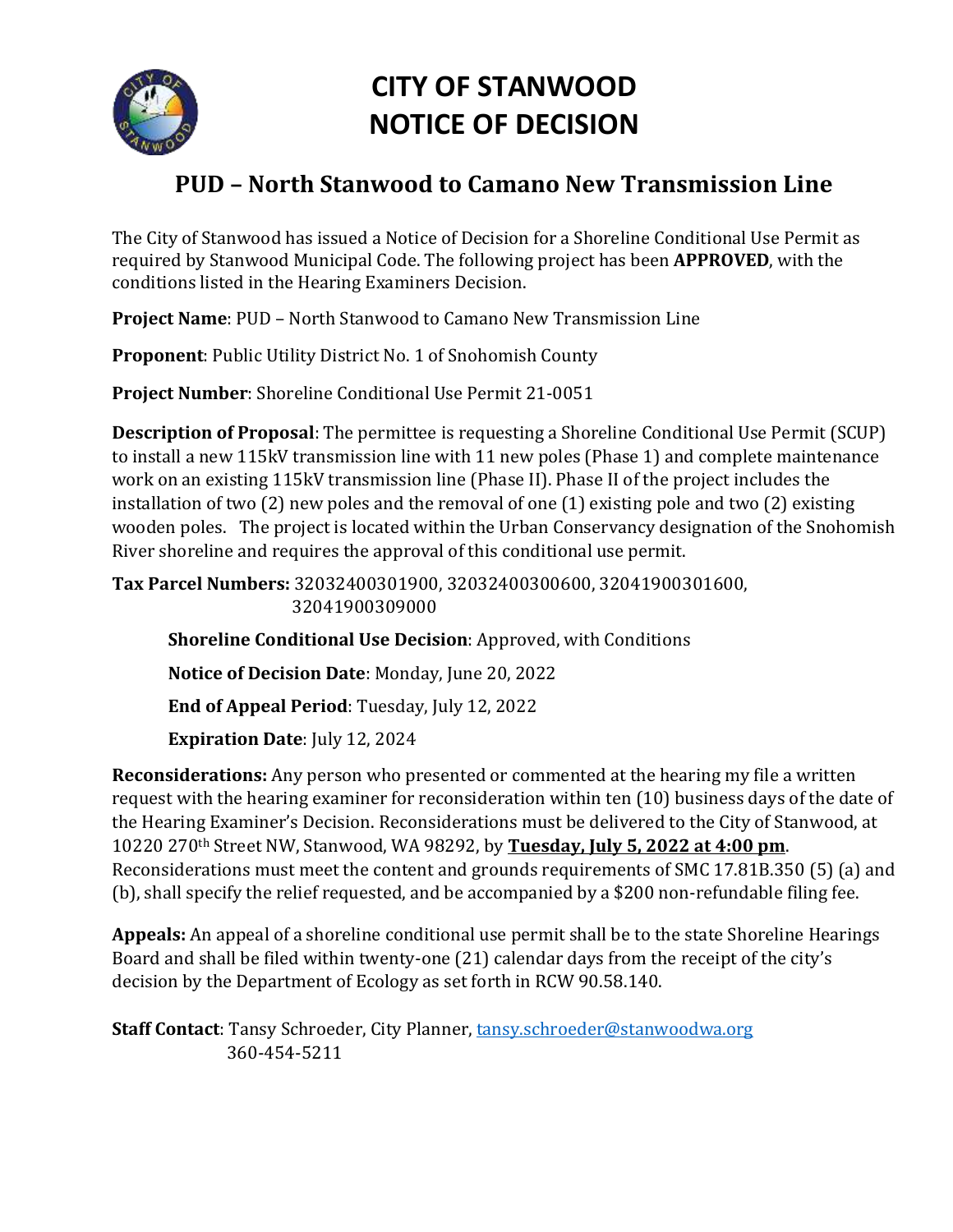#### **BEFORE the HEARING EXAMINER for the CITY of STANWOOD**

#### **DECISION <sup>1</sup>**

| <b>FILE NUMBER:</b>          | 21-0051                                                                                                                    |
|------------------------------|----------------------------------------------------------------------------------------------------------------------------|
| <b>APPLICANT:</b>            | Public Utility District No. 1 of Snohomish County<br>P.O. Box 1107<br>Everett, WA 98206                                    |
| TYPE OF CASE:                | Shoreline Management Act Conditional Use Permit for the<br>PUD No. 1 North Stanwood to Camano Transmission Line<br>Upgrade |
| <b>STAFF RECOMMENDATION:</b> | Approve subject to conditions                                                                                              |
| <b>EXAMINER DECISION:</b>    | <b>GRANT</b> subject to conditions                                                                                         |
| DATE OF DECISION:            | June 14, 2022                                                                                                              |

#### **INTRODUCTION** <sup>2</sup>

Public Utility District No. 1 of Snohomish County ("PUD No. 1") seeks a Shoreline Management Act ("SMA") Conditional Use Permit ("SCUP") for the PUD No. 1 North Stanwood to Camano Transmission Line Upgrade.

PUD No. 1 filed the SCUP application on May 21, 2021, and supplemented the application on June 8, 2021. (Exhibits 1, PDF 3; 3<sup>3</sup>) The Stanwood Community Development Department ("CDD") deemed the application to be complete on June 8, 2021. (Exhibit 14)

The only part of the project which involves actual physical activity within SMA jurisdiction is placement of one new transmission line pole at Work Area 53 located within the SR 532 right-of-way at the east end of the Camano Gateway Bridge, west of downtown Stanwood. Work Area 53 is located in Sec. 23, Twp. 32 N, Rng. 03 E, W.M. (Exhibit 2, PDF 2)

s:\comm dev\current projects\shoreline\21-0051 pud transmission line\4 hearing examiner\pud he decision.doc

<sup>&</sup>lt;sup>1</sup> This written Decision memorializes and expands upon an oral decision rendered on the record at the close of the June 7, 2022, open record hearing.

<sup>&</sup>lt;sup>2</sup> Any statement in this section deemed to be either a Finding of Fact or a Conclusion of Law is hereby adopted as such.

Exhibit citations are provided for the reader's benefit and indicate: 1) The source of a quote or specific fact; and/or 2) The major document(s) upon which a stated fact is based. Citations to exhibits that are available electronically in PDF use PDF page numbers, not source document page numbers. While the Examiner considers all relevant documents in the record, typically only major documents are cited. The Examiner's Decision is based upon all documents in the record.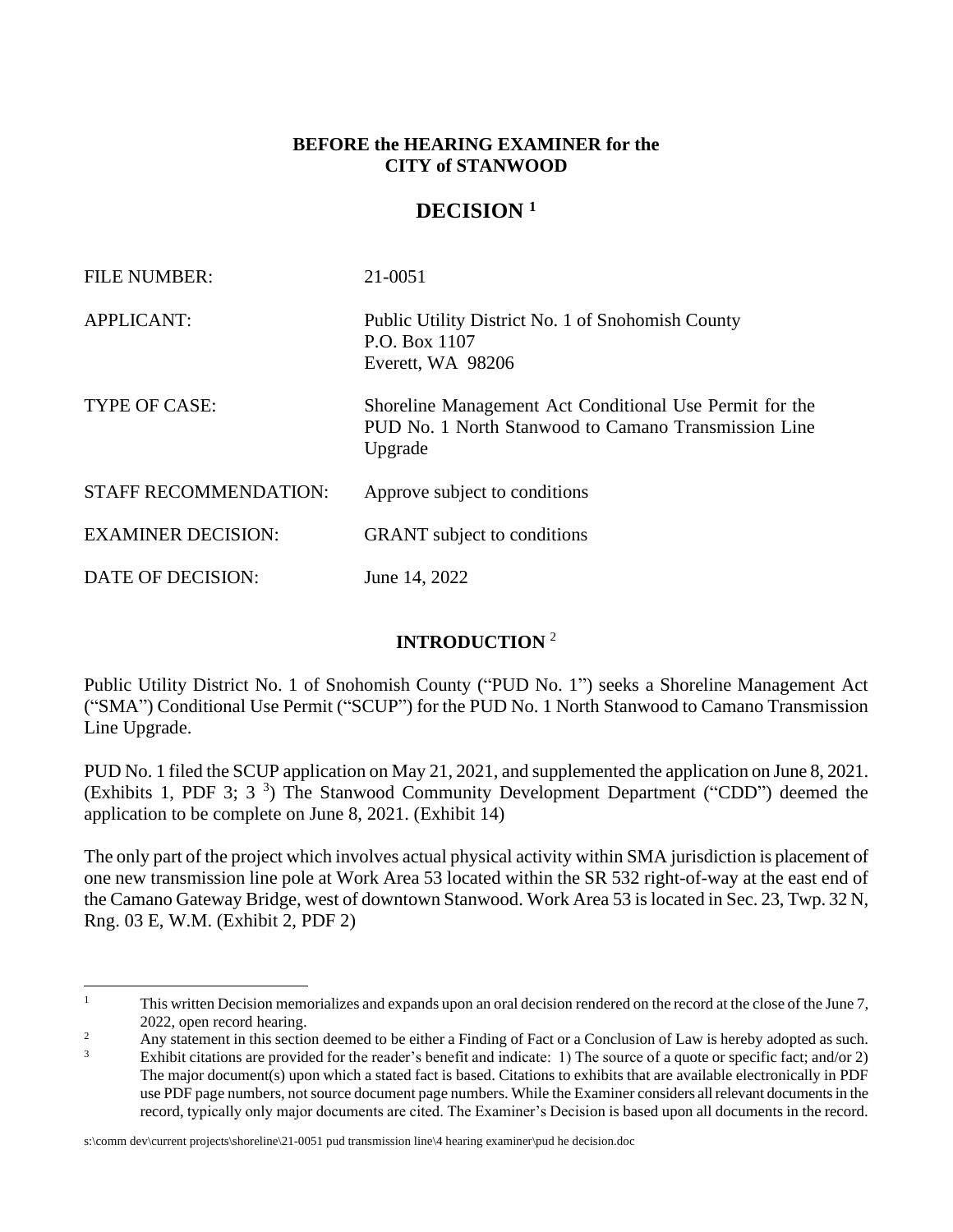HEARING EXAMINER DECISION RE: 21-0051 (PUD No. 1 North Stanwood to Camano Transmission Line Upgrade SCUP) June 14, 2022 Page 2 of 14

The Stanwood Hearing Examiner ("Examiner") viewed the subject property via Google Earth: Aerial imagery dated August 15, 2020; Street View imagery dated November, 2021.

The Examiner held an open record hearing on June 7, 2022. The hearing was conducted remotely using the "Zoom" platform due to assembly restrictions attendant to the current COVID-19 pandemic. CDD gave notice of the hearing as required by the Stanwood Municipal Code ("SMC"). (Exhibit 16)

The following exhibits were entered into the hearing record during the hearing:

Exhibits 1 - 22: Staff Report (Exhibit 1) with associated list of Exhibits 1 - 22

Subsection 17.80.360(3)(a) SMC requires that decisions on SCUPs be issued within 120 net review days after the application is found to be complete. The 120 net review days may have expired prior to the Examiner's open record hearing. (Testimony) The SMC provides that an extension of the timeline may be mutually agreed upon by the City and the applicant. [SMC 17.80.360(3)(a)] PUD No. 1 agreed to extend the timeline. (Testimony)

The action taken herein and the requirements, limitations and/or conditions imposed by this decision are, to the best of the Examiner's knowledge or belief, only such as are lawful and within the authority of the Examiner to take pursuant to applicable law and policy.

#### **FINDINGS OF FACT**

1. Electricity is delivered to the City of Stanwood by PUD No. 1. PUD No. 1 is the largest single public utility customer of the Bonneville Power Administration and services both Snohomish County and Camano Island, Island County, for a total of over 350,000 customers. The Stanwood area is serviced by 115kV transmission lines. These high voltage transmission lines deliver power to Stanwood's only substation which is located at the east end of downtown by the Burlington Northern Railroad tracks and Florence Road. A 115kV transmission line connects the Stanwood substation to a substation located on the northern end of Camano Island. (Exhibits 1; 4)

PUD No. 1 proposes a two-phase project to provide the greater Stanwood-Camano region with increased power reliability and capacity over the next 30 years. Phase 1 will construct a second Stanwood to Camano 115 kV transmission line with 11 new poles. When that line is complete, Phase 2 will replace a portion of the existing 115kV transmission line with two new poles and one replacement pole. The only physical construction within the City's SMA jurisdictional area is one pole in Phase I within the Urban Conservancy<sup>4</sup> designation along the right bank of the Stillaguamish

<sup>&</sup>lt;sup>4</sup> This SMA Environment designation is referred to in two different ways: City maps use the term "Shoreline" Conservancy;" Shoreline Master Program ("SMP") text uses the term "Urban Conservancy." (Exhibit 1, PDF 13) Current CDD staff is unaware of how the difference came about. CDD staff has chosen to use "Urban Conservancy." (Testimony) The Examiner will follow CDD's lead.

s:\comm dev\current projects\shoreline\21-0051 pud transmission line\4 hearing examiner\pud he decision.doc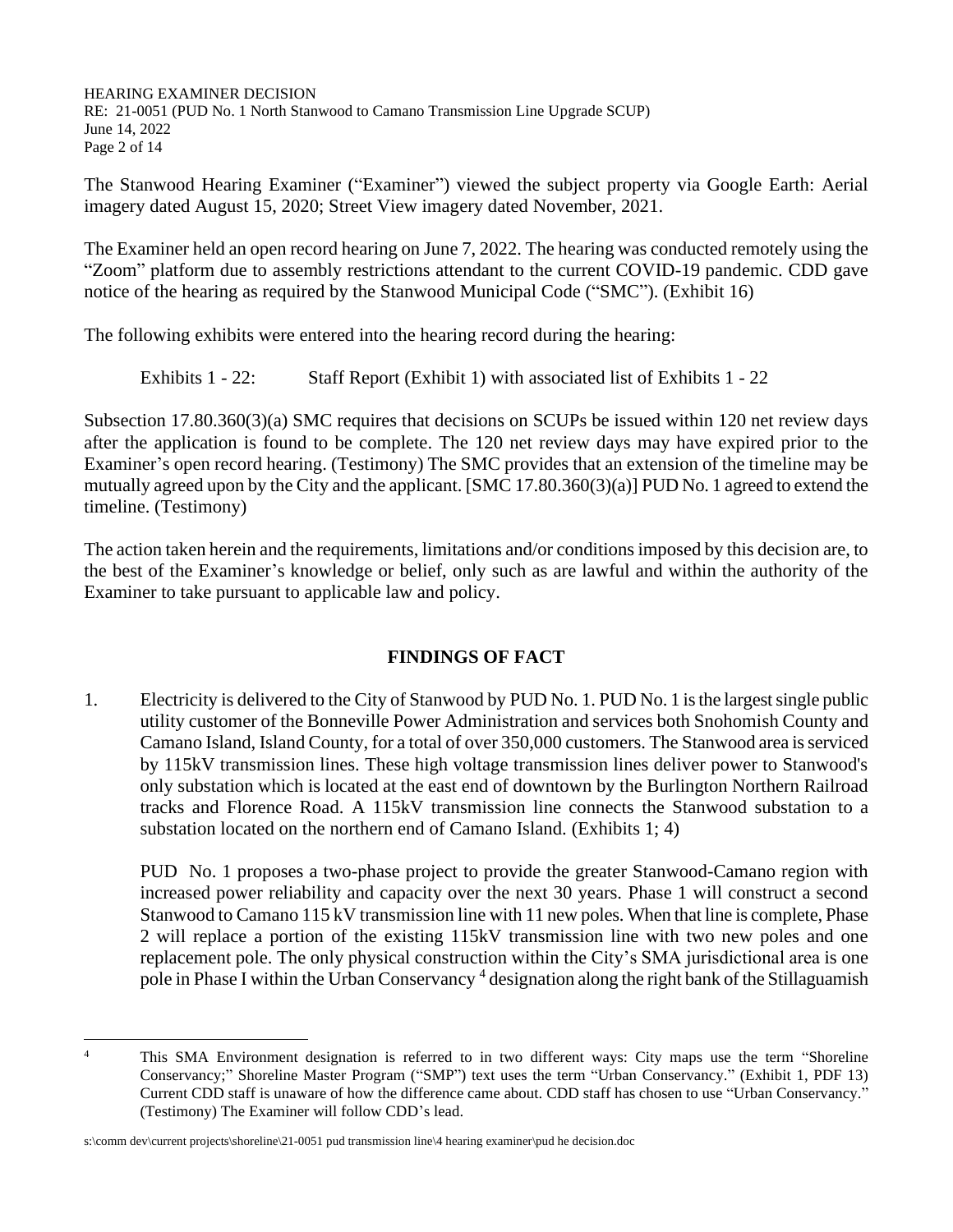HEARING EXAMINER DECISION RE: 21-0051 (PUD No. 1 North Stanwood to Camano Transmission Line Upgrade SCUP) June 14, 2022 Page 3 of 14

River's West Pass near the east end of the Camano Gateway Bridge. The pole's location is referred to as Work Area 53. (Exhibits 2, PDF 2; 4)

This is a multi-jurisdictional utility project with project sites located in unincorporated Snohomish County, the City of Stanwood, and unincorporated Island County. (Exhibit 2)

- 2. Utilities that serve uses outside the SMA jurisdictional area are considered Conditional Uses under the City's SMA Shoreline Master Plan ("SMP"). (Exhibit 1, PDF 16) Since the 115kV line will serve areas of Stanwood and Camano Island both within and outside of the SMA jurisdictional area, a SCUP is required.
- 3. In *Merkel v. Port of Brownsville* [8 Wn. App. 844 (Div. II), 509 P.2d 390 (1973)], the Court of Appeals held that a project having an interrelated effect on both uplands (non-shoreline jurisdictional areas) and shorelines cannot be segmented for purposes of complying with the Shoreline Management Act. While there are substantial factual differences between the situations in *Merkel* and in the present application, <sup>5</sup> City Staff generally applied this principle to its evaluation of the present case.
- 4. No testimony or evidence was entered into the record by the general public either in support of or in opposition to the application. Two Native American tribes commented on the application. (Exhibits 20; 21) CDD has responded to their stated concerns through proposed conditions. (Exhibit 1)
- 5. Each new pole has a 3.14 square foot ("SF") surface area; total permanent impacts to wetlands and their buffers are expected to be 34.54 SF. PUD No. 1 is providing 14,101 SF of wetland mitigation and 2,085 SF of buffer mitigation. (Exhibits 1, PDF 5; 7; 8)
- 6. PUD No. 1 submitted site plans (Exhibit 2), an application (Exhibit 3), a project narrative (Exhibit 4), a route feasibility study (Exhibit 6), a biological evaluation (Exhibit 7), a critical areas study and mitigation plan (Exhibit 8), a tree mitigation plan (Exhibit 9<sup>6</sup>), and necessary easements for the portions of the project on private property (Exhibit 12).
- 7. PUD No. 1's State Environmental Policy Act ("SEPA") Responsible Official issued a Determination of Nonsignificance ("DNS") on May 23, 2019. <sup>7</sup> (Exhibit 5) The DNS was not appealed. (Exhibit 1,  $PDF(4)$
- 8. CDD's Staff Report contains a detailed, section-by-section analysis of applicable code provisions. (Exhibit 1, PDF  $5 - 22$ ) PUD No. 1 concurred with that analysis. (Testimony) The record contains

<sup>&</sup>lt;sup>5</sup> The Port of Brownsville wanted to build a marina on the shore of Puget Sound, part of which would be within the SMA jurisdictional area, part of which would be outside the SMA jurisdictional area. The Port began construction on the upland portion before receiving SMA permit authority for the shoreline portion, leading to the *Merkel* lawsuit and the Court of Appeals ruling.

<sup>&</sup>lt;sup>6</sup> All trees that will affected by the project lie well outside of the SMA jurisdictional area.

<sup>7</sup> State rule requires that the SEPA responsible official for a publicly-initiated project is to be the agency proposing the project. [WAC 197-11-926(1)] Thus, PUD No. 1 rather than CDD is the responsible official for this project.

s:\comm dev\current projects\shoreline\21-0051 pud transmission line\4 hearing examiner\pud he decision.doc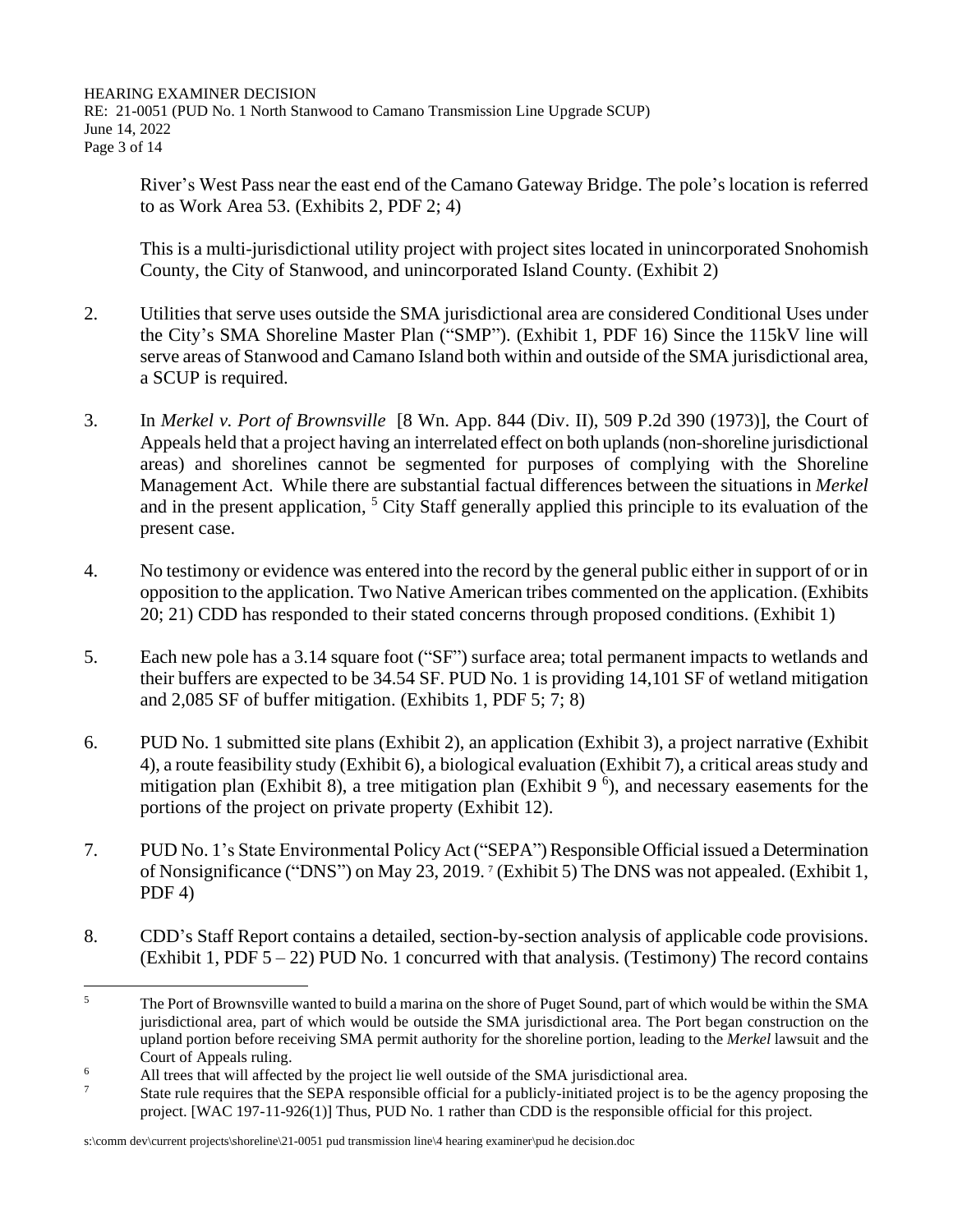HEARING EXAMINER DECISION RE: 21-0051 (PUD No. 1 North Stanwood to Camano Transmission Line Upgrade SCUP) June 14, 2022 Page 4 of 14

no challenge to that analysis. <sup>8</sup> Therefore, the Examiner incorporates Exhibit 1, PDF  $5 - 22$  herein by reference as if set forth in full.

- 9. CDD recommends approval of the SCUP subject to 15 conditions. (Exhibit 1, PDF 22 24) Many of the recommended conditions pertain to areas of the project well outside of the SMA jurisdictional area and, more specifically, outside of Work Area 53, the singular location along SR 532 where one new pole will be placed within SMA jurisdiction. That approach reflects CDD's adherence to the *Merkel* precedent. (Testimony)
- 10. Any Conclusion of Law deemed to be a Finding of Fact is hereby adopted as such.

#### **LEGAL FRAMEWORK <sup>9</sup>**

The Examiner is legally required to decide this case within the framework created by the following principles:

#### Authority

A SCUP is a Type III application. The Examiner conducts an open record, pre-decision hearing and makes the final decision for the City on the application which is subject to the right of reconsideration. [SMC 17.80.230(4); SMC 17.80.370; SMC 17.80.380; and Hearing Examiner Rule of Procedure 504 <sup>10</sup>] The Examiner's Decision on a SCUP application is subject to review and approval by the Washington State Department of Ecology ("Ecology"). Ecology's decision may be appealed to the State Shorelines Hearings Board, a state quasi-judicial review board, whose decision is subject to the right of judicial appeal.

#### Review Criteria

The review criteria for SCUPs are set forth at SMC 17.150.077:

Decision Criteria. Uses classified as conditional uses can be permitted only after consideration and by meeting such performance standards that make the use compatible with other permitted uses within that area. A conditional use permit may be granted subject to the hearing examiner determining compliance with each of the following conditions:

- (1) The use must be compatible with other permitted uses within that area.
- (2) The use will not interfere with the public use of public shorelines.

<sup>&</sup>lt;sup>8</sup><br>The Examiner has previously explained the "Shoreline Conservancy" v. "Urban Conservancy" terminology issue.

<sup>&</sup>lt;sup>9</sup> Any statement in this section deemed to be either a Finding of Fact or a Conclusion of Law is hereby adopted as such.<br><sup>10</sup> The City amended its presedural land use resultions in 2021 (Ord. 1400). Applications de not u <sup>10</sup> The City amended its procedural land use regulations in 2021 (Ord. 1499). Applications do not vest to purely procedural regulations. Therefore, while CDD reviewed the application against pre-Ord. 1499 code provisions, the procedural citations in this Decision are to the post-Ord. 1499 code.

s:\comm dev\current projects\shoreline\21-0051 pud transmission line\4 hearing examiner\pud he decision.doc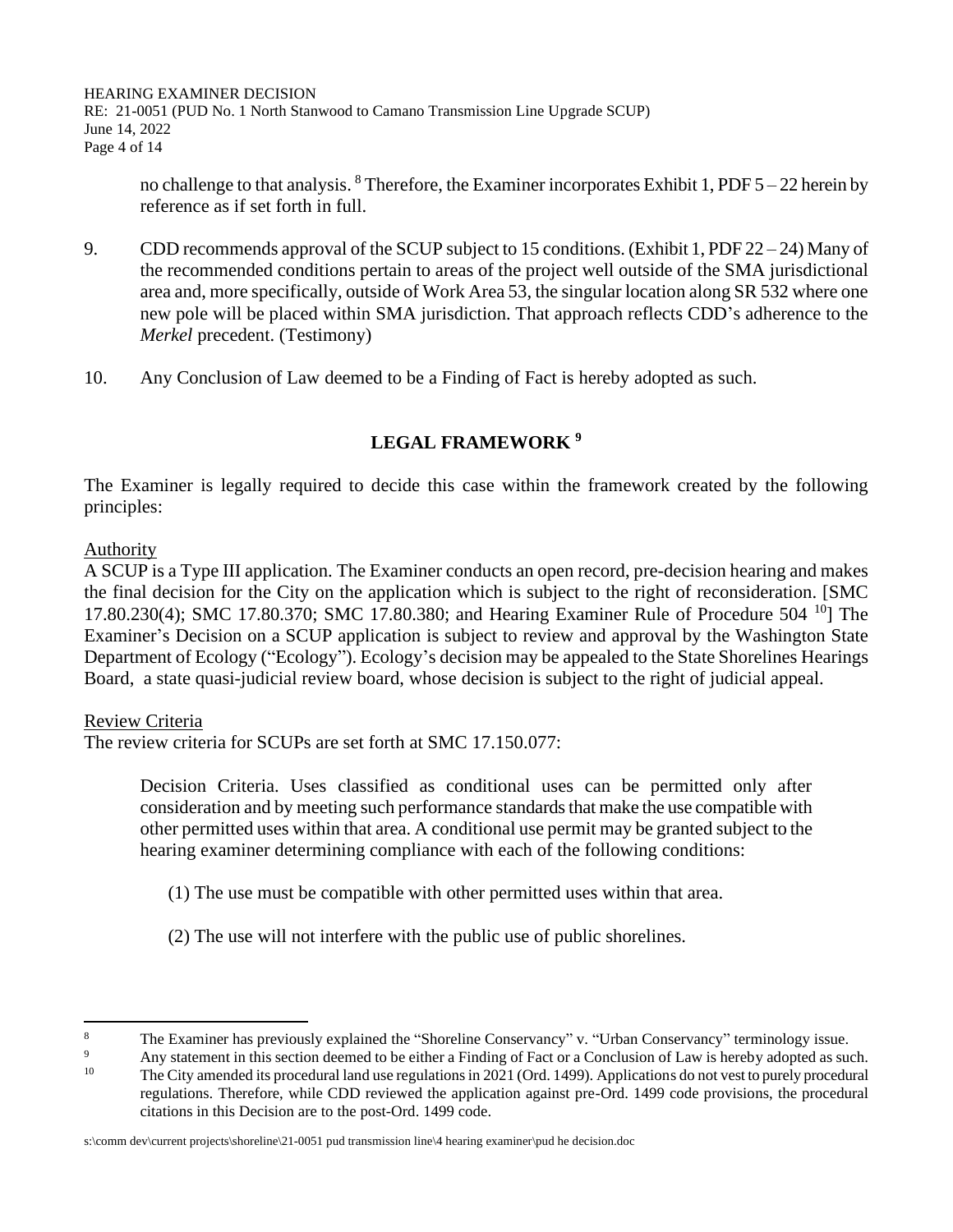HEARING EXAMINER DECISION

RE: 21-0051 (PUD No. 1 North Stanwood to Camano Transmission Line Upgrade SCUP) June 14, 2022 Page 5 of 14

(3) Design of the site will be compatible with the surroundings and the city's Master Program.

(4) The use shall be in harmony with the general purpose and intent of the city's Master Program.

(5) The use meets the conditional use criteria in WAC 173-27-160.

The "conditional use criteria in WAC 173-27-160" are:

(1) Uses which are classified or set forth in the applicable master program as conditional uses may be authorized provided that the applicant demonstrates all of the following:

(a) That the proposed use is consistent with the policies of RCW 90.58.020 and the master program;

(b) That the proposed use will not interfere with the normal public use of public shorelines;

(c) That the proposed use of the site and design of the project is compatible with other authorized uses within the area and with uses planned for the area under the comprehensive plan and shoreline master program;

(d) That the proposed use will cause no significant adverse effects to the shoreline environment in which it is to be located; and

(e) That the public interest suffers no substantial detrimental effect.

(2) In the granting of all conditional use permits, consideration shall be given to the cumulative impact of additional requests for like actions in the area. For example, if conditional use permits were granted for other developments in the area where similar circumstances exist, the total of the conditional uses shall also remain consistent with the policies of RCW 90.58.020 and shall not produce substantial adverse effects to the shoreline environment.

…

…

The Local Project Review Act [Chapter 36.70B RCW] establishes a mandatory "consistency" review for "project permits", a term defined by the Act to include "building permits, subdivisions, binding site plans, planned unit developments, conditional uses, shoreline substantial development permits, site plan review, permits or approvals required by critical area ordinances, site-specific rezones authorized by a comprehensive plan or subarea plan." [RCW 36.70B.020(4)]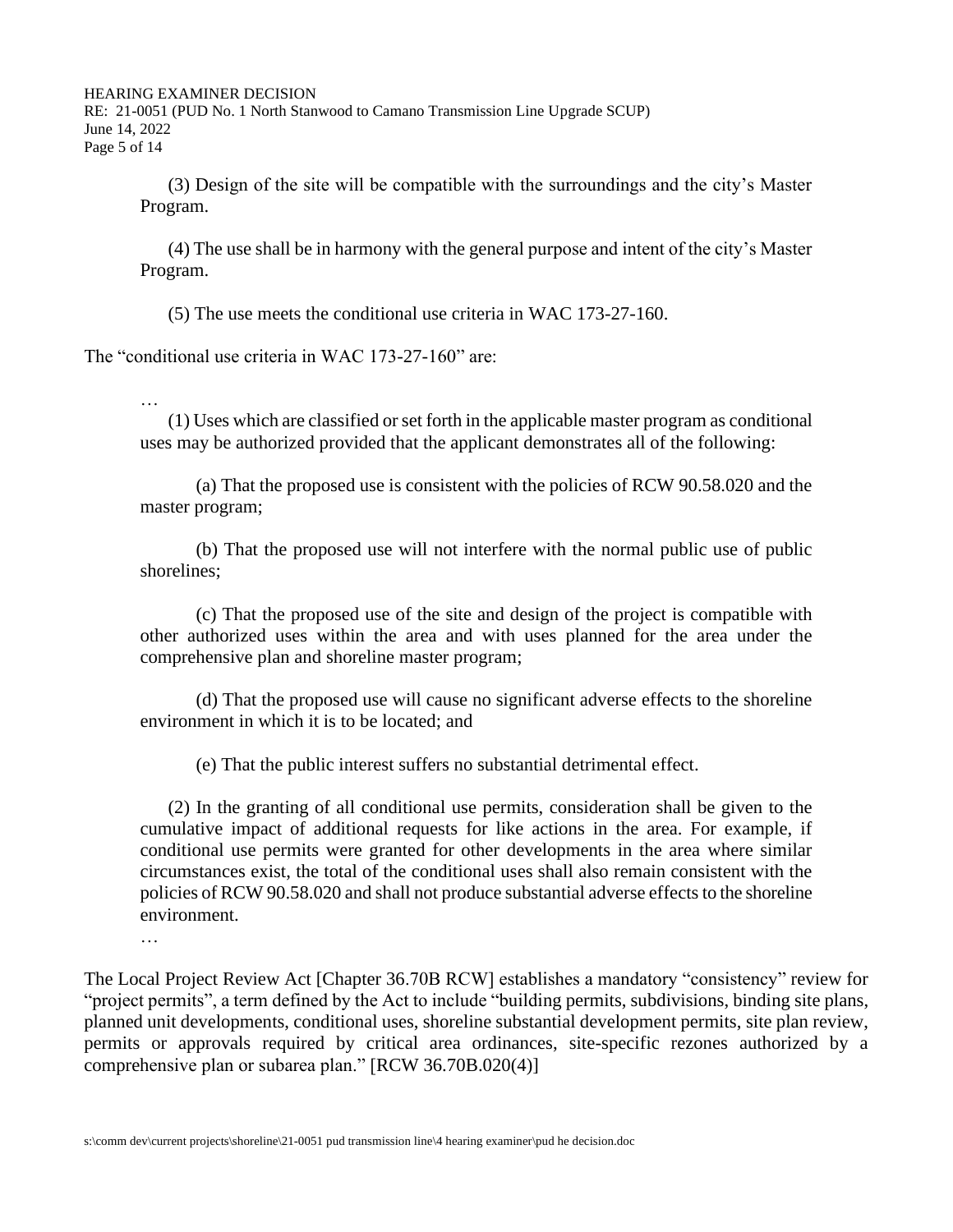HEARING EXAMINER DECISION RE: 21-0051 (PUD No. 1 North Stanwood to Camano Transmission Line Upgrade SCUP) June 14, 2022 Page 6 of 14

(1) Fundamental land use planning choices made in adopted comprehensive plans and development regulations shall serve as the foundation for project review. The review of a proposed project's consistency with applicable development regulations or, in the absence of applicable regulations the adopted comprehensive plan, under RCW 36.70B.040 shall incorporate the determinations under this section.

(2) During project review, a local government or any subsequent reviewing body shall determine whether the items listed in this subsection are defined in the development regulations applicable to the proposed project or, in the absence of applicable regulations the adopted comprehensive plan. At a minimum, such applicable regulations or plans shall be determinative of the:

(a) Type of land use permitted at the site, including uses that may be allowed under certain circumstances, such as planned unit developments and conditional and special uses, if the criteria for their approval have been satisfied;

(b) Density of residential development in urban growth areas; and

(c) Availability and adequacy of public facilities identified in the comprehensive plan, if the plan or development regulations provide for funding of these facilities as required by [the Growth Management Act].

[RCW 36.70B.030]

#### Vested Rights

An application for a permit or project permit listed as a Type  $I - V$  permit, except those which seek variance from land use regulations, shall be considered under the development regulations in effect on the date of a complete application. For purposes of this section the "date of a complete application" shall mean the date on which the applicant files a permit application that contains all information, documents, plans and reports required by this chapter.

[SMC 17.80.210(1)] Therefore, this application is vested to the land use regulations in effect on June 8, 2021.

#### Standard of Review

The standard of review is preponderance of the evidence; the applicant has the burden of proof. [SMC 17.80.370(3)]

#### Scope of Consideration

The Examiner has considered: all of the evidence and testimony; applicable adopted laws, ordinances, plans, and policies; and the pleadings, positions, and arguments of the parties of record.

#### **CONCLUSIONS OF LAW**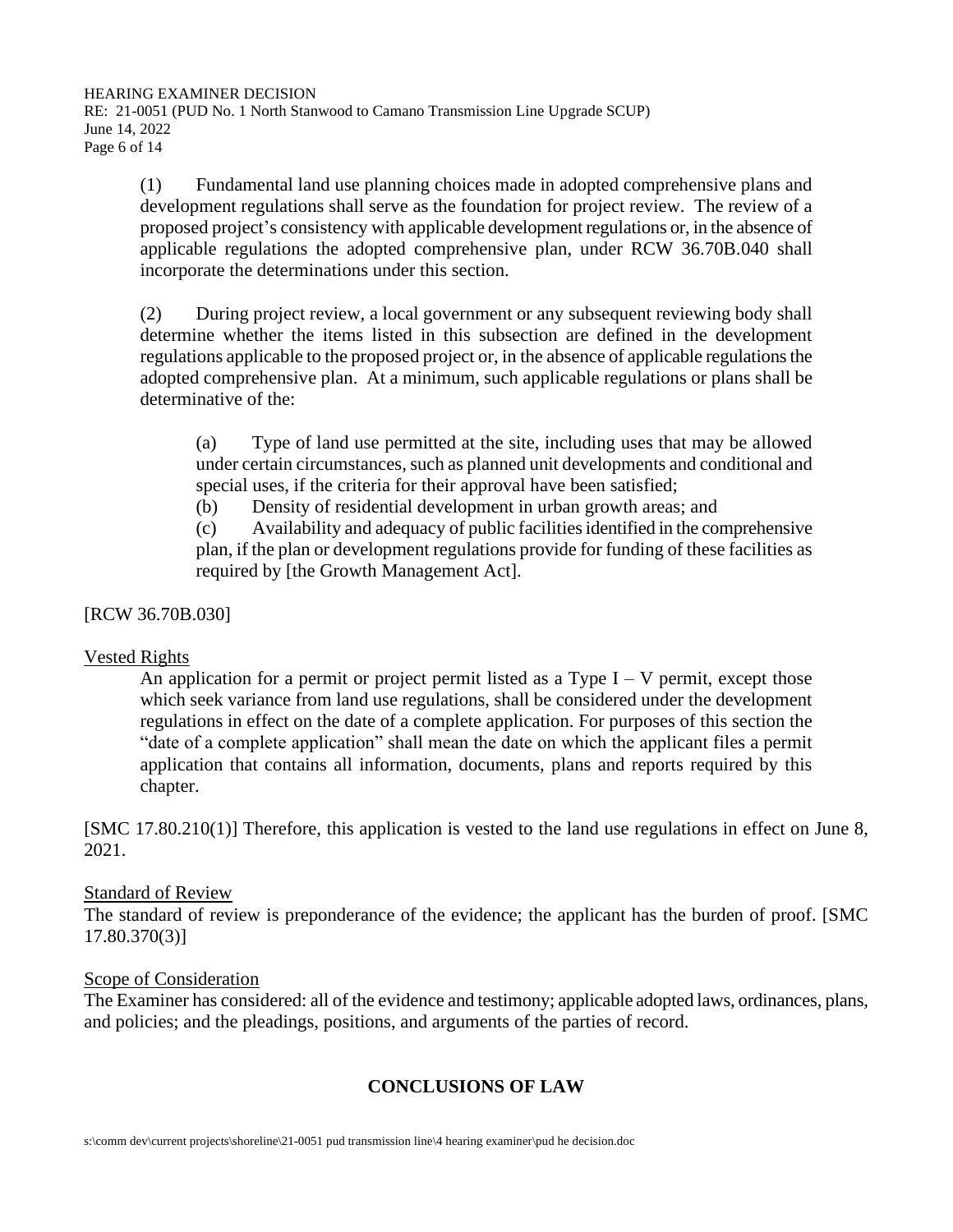HEARING EXAMINER DECISION RE: 21-0051 (PUD No. 1 North Stanwood to Camano Transmission Line Upgrade SCUP) June 14, 2022 Page 7 of 14

- 1. PUD No. 1's proposal meets SCUP Criterion (1). The project area within the shoreline is developed as a state highway with an overhead transmission line on the north side. The proposed project will add an overhead transmission line on the south side of the highway. Other surrounding uses include city-owned parcels that are planned for a park and active cropland. The proposed use is compatible with these uses.
- 2. PUD No. 1's proposal meets SCUP Criterion (2). The portion of the project within the shoreline includes one power pole and overhead conductors that will permanently impact 3.14 SF of shoreline wetland adjacent to SR 532. Construction will cause a temporary interference around the pole site, but the limited footprint of the impact and the passive nature of a power pole will not interfere with the long term public use of public shorelines.
- 3. PUD No. 1's proposal meets SCUP Criterion (3). The proposed project has provided provisions to meet the policies of the SMP; a detailed analysis is provided in Exhibit 1.
- 4. PUD No. 1's proposal meets SCUP Criterion (4). The proposed project is limited to one power pole and overhead conductors in the shoreline, crossing the West Branch in the shortest and most direct path feasible in order to provide additional electrical capacity and reliability to the residents of the greater Stanwood-Camano area. This use is in harmony with the general purpose and intent of the SMP.
- 5. PUD No. 1's proposal meets SCUP Criterion (5), WAC 173-27-160 (1)(a). Before an SMP may be approved by the State it must be found to be consistent with the SMA's basic policies in RCW 90.58.020. The City's SMP was approved by the State. Therefore, *a priori*, it is consistent with RCW 90.58.020. The record contains no challenge to the project's compliance with any provision within the SMP.
- 6. PUD No. 1's proposal meets SCUP Criterion (5), WAC 173-27-160 (1)(b). The portion of the project within the shoreline includes one power pole and overhead conductors that will permanently impact 3.14 SF of shoreline wetland adjacent to SR 532. Construction will cause a temporary interference around the pole site, but the limited footprint of the impact and the passive nature of a power pole will not interfere with the long term public use of the shorelines. Future access to the shoreline is intended to be taken from the city-owned Ovenell Farm property located to the east which is zoned Parks and Open Space.
- 7. PUD No. 1's proposal meets SCUP Criterion (5), WAC 173-27-160 (1)(c). The project area within the shoreline is developed as a state highway with an overhead transmission line on the north side. The proposed project will add an overhead transmission line on the south side of the highway. Other surrounding uses include city-owned parcels that are planned for a park and active cropland. The proposed transmission line use is compatible with the other uses in this area.
- 8. PUD No. 1's proposal meets SCUP Criterion (5), WAC 173-27-160 (1)(d). PUD No. 1 issued a SEPA Determination of Non-Significance for the proposed project determining that the project will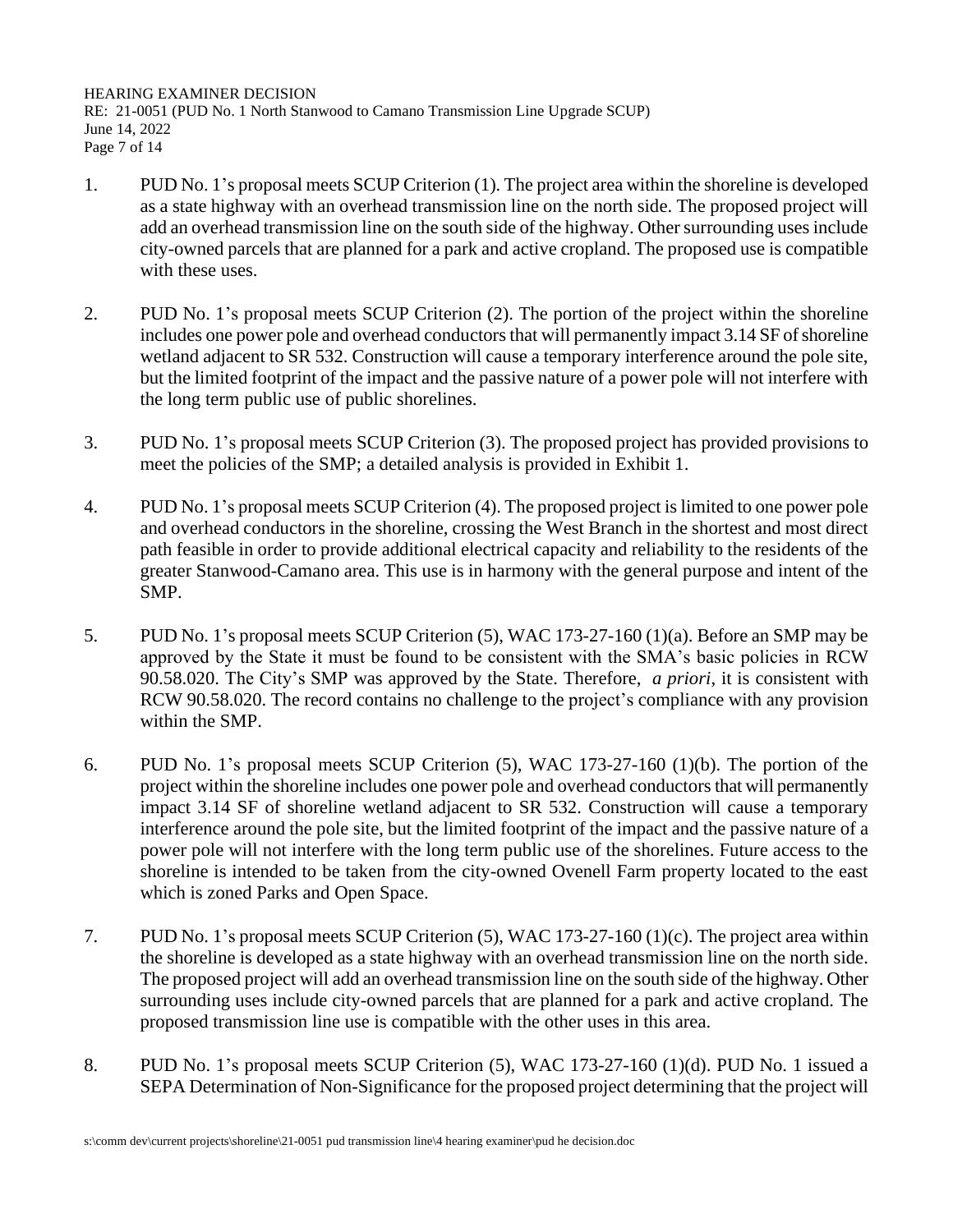HEARING EXAMINER DECISION RE: 21-0051 (PUD No. 1 North Stanwood to Camano Transmission Line Upgrade SCUP) June 14, 2022 Page 8 of 14

not cause significant adverse impacts to the shoreline environment. PUD No. 1 has also provided a mitigation plan to mitigate any unavoidable impacts to the shoreline.

- 9. PUD No. 1's proposal meets SCUP Criterion (5), WAC 173-27-160 (1)(e). The purpose of this project is to provide adequate electrical power to meet the demand of the community. A short segment of the project is required to pass through the shoreline to reach Camano Island, but it has been designed to cross the shoreline as directly as possible along an established transportation and utility corridor. The transmission line project is designed to the standards of the Federal Energy Regulatory Commission and Washington State Department of Transportation so that there is no unreasonable threat to the public health, safety, or welfare with respect to pole placement, conductor size and location, voltage, and other similar components. The public interest will be served by this project and will suffer no substantial detrimental effect.
- 10. PUD No. 1's proposal meets SCUP Criterion (5), WAC 173-27-160 (2). PUD No. 1 is the electrical utility provider for Snohomish County and Camano Island. The proposed new transmission line, along with the existing transmission line, are expected to meet the electrical power needs of the community through 2040. No additional conditional use permits for overhead electrical transmission lines through the project area are known or anticipated at this time, so no cumulative impacts are expected. If required in the future, any additional conditional uses will require consistency with the policies of the applicable RCW and will not be allowed to produce substantial adverse effects to the shoreline.
- 11. PUD No. 1's proposal passes the "consistency" test: Utilities are an allowed use in the Urban Conservancy Environment subject to the SCUP which is sought herein; density is irrelevant as this is not a residential use; public utilities are not required to serve this electric transmission line project.
- 12. The recommended conditions of approval as set forth in Exhibit 1 are reasonable, supported by the evidence, and capable of accomplishment with the following changes:
	- A. Recommended Conditions 1.a and 9. Both of these conditions will be revised to refer to documents by exhibit number. In addition, since here is no (b) in Condition 1, subparagraph (a) will be merged into the introductory paragraph.
	- B. Recommended Condition 2. The time limit in this condition is inconsistent with SMC 17.150.079, part of the SMC's SMP regulations. Section 17.150.079 SMC was enacted in 2014, so it is part of the SMC to which the application is vested. Section 17.81B.360 SMC, cited as authority for Recommended Condition 2 has been repealed and was never part of the SMP regulations in the first place. Any conflict between general permit regulations and SMP-specific regulations would have to be resolved in favor of the SMP-specific regulations. The condition will be substantially revised.
	- C. Recommended Conditions 4 and 8. The word "per" is mis-used in these conditions. It will be replaced with more appropriate wording.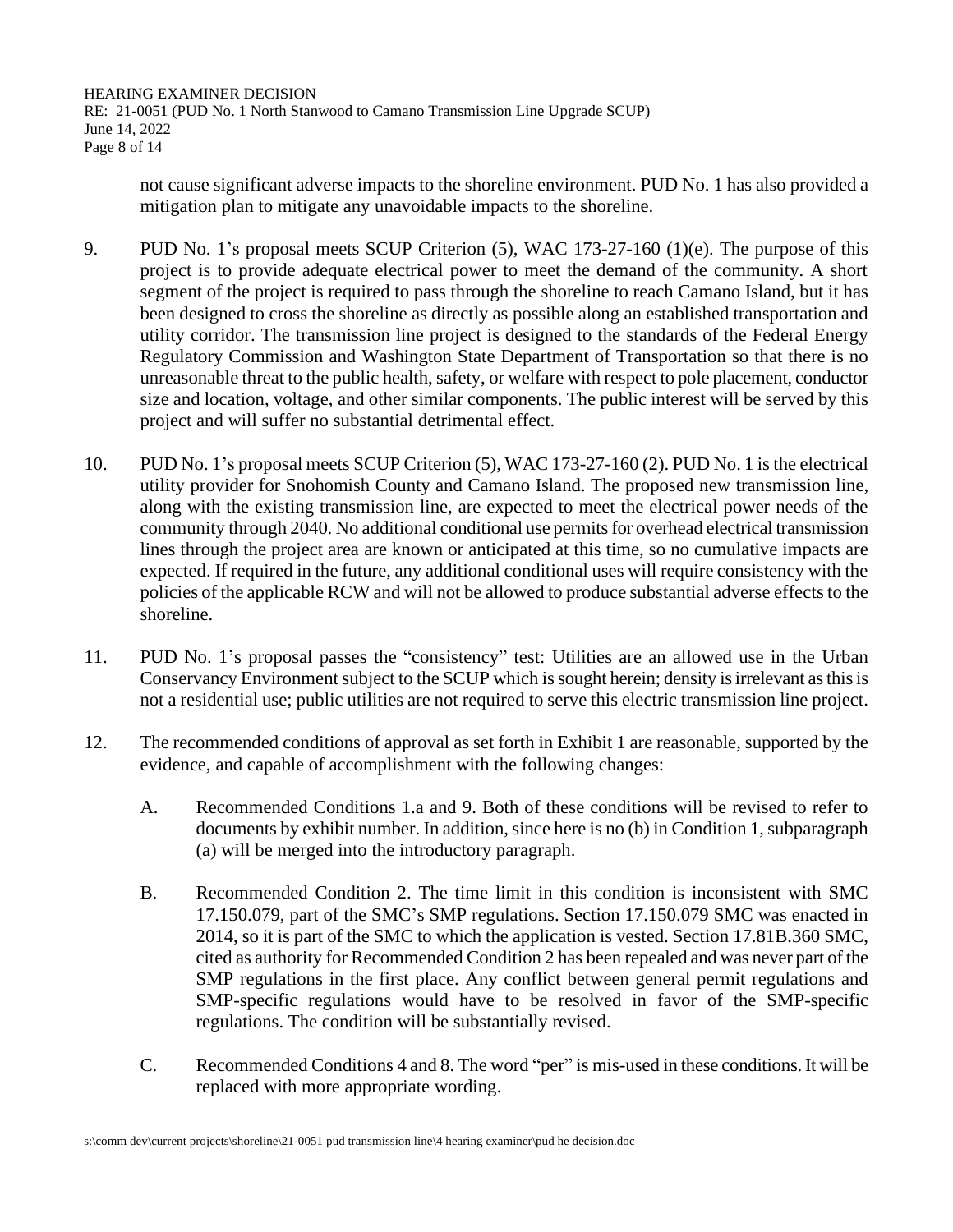HEARING EXAMINER DECISION RE: 21-0051 (PUD No. 1 North Stanwood to Camano Transmission Line Upgrade SCUP) June 14, 2022 Page 9 of 14

- D. Recommended Conditions 5, 9, and 13. Land use entitlement permits "run with the land," meaning that the current applicant may not always be the permit holder. Even though a change in ownership is highly unlikely here where the applicant is a public entity and Work Area 53 is within a state highway right-of-way, the Examiner will nevertheless change "applicant" to "Permittee."
- E. Recommended Condition 10. The sworn testimony in the record is that no in-water work is involved in this project. Therefore, this condition is unnecessary and could actually be misleading. It will be eliminated.
- F. A few minor, non-substantive structure, grammar, and/or punctuation revisions to Recommended Conditions 4, 6, 8, 13, and 15 will improve parallel construction, clarity, and flow within the conditions. Such changes will be made.
- 13. At the end of the open record hearing the Examiner asked why Recommended Conditions use plural references to utility poles when only one pole is actually to placed within the SMA jurisdiction. CDD explained that because of the *Merkel* precedent it felt that the permit should be written so as to apply to the entire project, not just the one pole. The Examiner sees no harm in that approach and will leave the plural references.
- 14. Any Finding of Fact deemed to be a Conclusion of Law is hereby adopted as such.

#### **DECISION**

Based upon the preceding Findings of Fact and Conclusions of Law, the testimony and evidence submitted at the open record hearing, and the Examiner's site view, the Examiner **GRANTS** City approval of the requested Shoreline Conditional Use Permit for the PUD No. 1 North Stanwood to Camano Transmission Line Upgrade **SUBJECT TO THE CONDITIONS** on the **ATTACHED PERMIT**.

Decision issued June 14, 2022.

\s\*John E. Galt*

John E. Galt Hearing Examiner

#### **HEARING PARTICIPANTS <sup>11</sup>**

John Laufenberg Tansy Schroeder

<sup>&</sup>lt;sup>11</sup> The official Parties of Record register is maintained by the City's Hearing Clerk.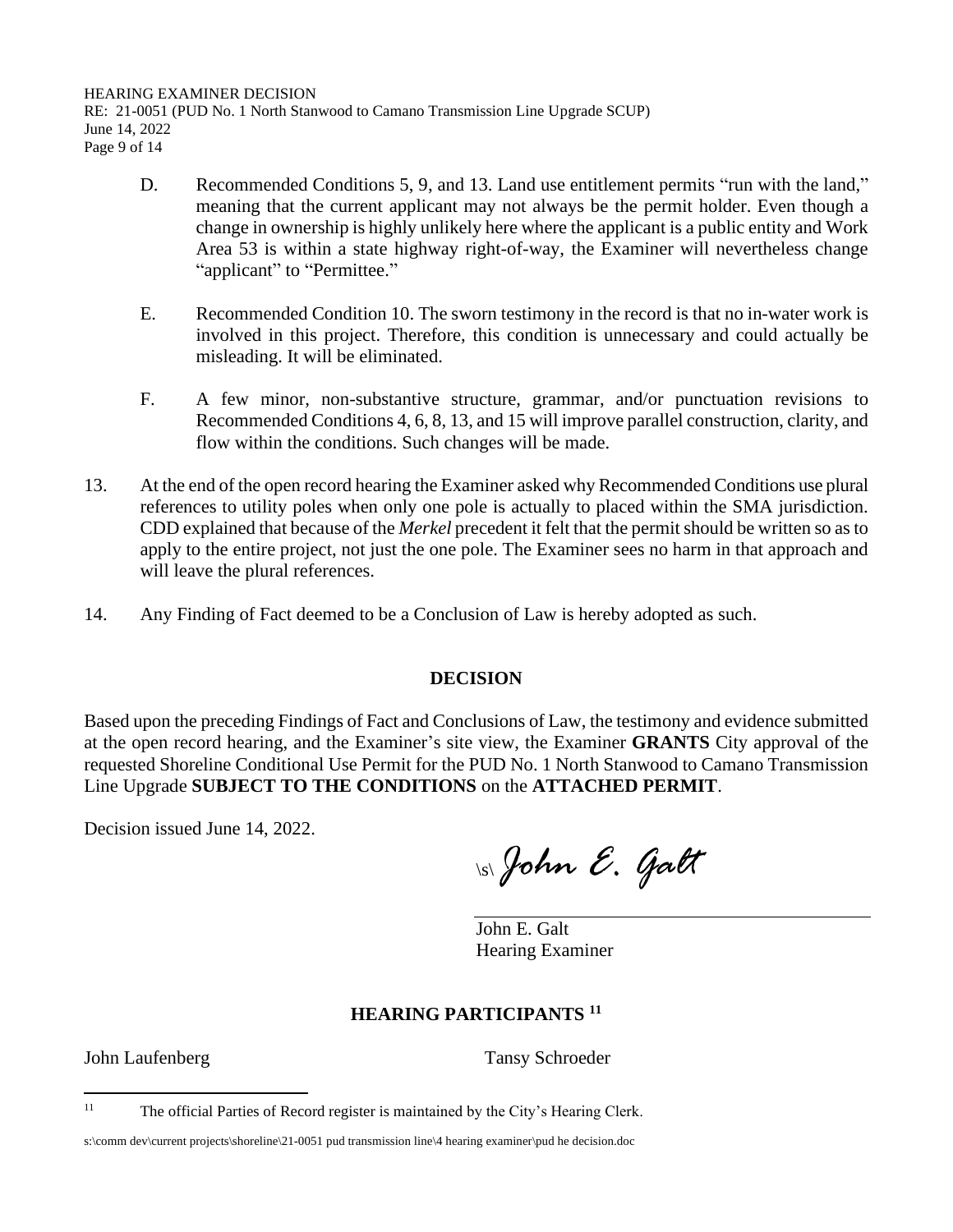HEARING EXAMINER DECISION RE: 21-0051 (PUD No. 1 North Stanwood to Camano Transmission Line Upgrade SCUP) June 14, 2022 Page 10 of 14

#### **NOTICE OF RIGHT OF RECONSIDERATION**

This Decision is subject to the right of reconsideration pursuant to SMC 17.80.380(8) and Hearing Examiner Rule of Procedure 504. "Any person who presented or commented at the hearing may file a written request" for reconsideration. [*Ibid.*] Requests for reconsideration must be filed in writing with the City Clerk/receptionist within ten (10) business days of the date of this Decision. Any request for reconsideration must meet the content and grounds requirements of SMC 17.80.380(8)(a) and (b). Any request for reconsideration shall also specify the relief requested. See SMC 17.80.380(8) for additional information and requirements regarding reconsideration.

#### **NOTICE of RIGHT of APPEAL SHORELINE CONDITIONAL USE PERMIT**

The City's final action on this Shoreline Management Conditional Use Permit is subject to approval or disapproval by the Washington State Department of Ecology pursuant to RCW 90.58.140(10). The ultimate decision by the Washington State Department of Ecology on a Shoreline Management Conditional Use Permit is final subject to the right appeal to the State Shorelines Hearings Board. Please see RCW 90.58.180 and Chapter 173-27 WAC for guidance regarding Shoreline appeal procedures.

The following statement is provided pursuant to RCW 36.70B.130: "Affected property owners may request a change in valuation for property tax purposes notwithstanding any program of revaluation."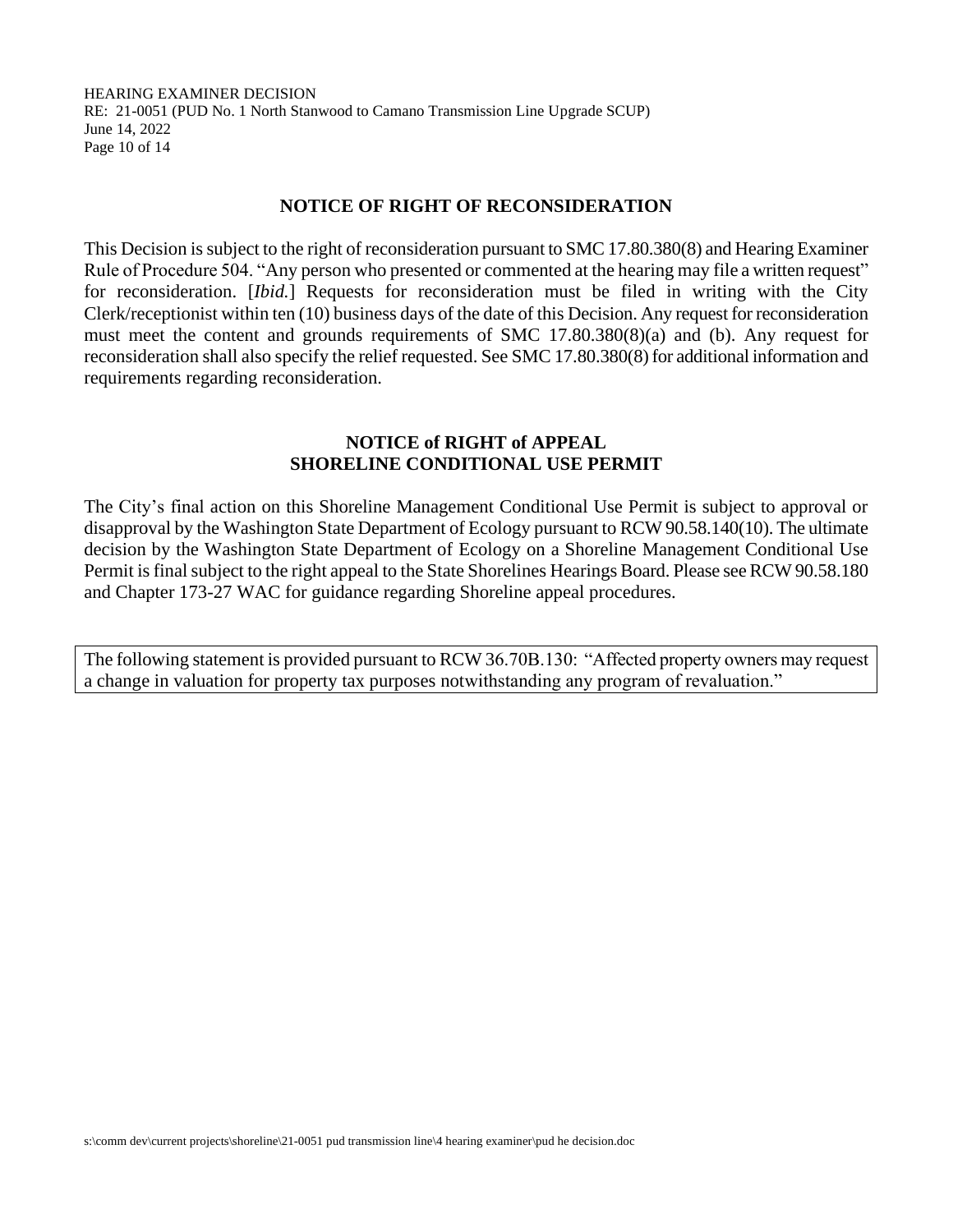## **CITY of STANWOOD**

### **SHORELINE MANAGEMENT ACT CONDITIONAL USE PERMIT**

File No.: 21-0051

Applicant: Public Utility District No. 1 of Snohomish County P.O. Box 1107 Everett, WA 98206

A Shoreline Conditional Use Permit is granted pursuant to the Shoreline Management Act of 1971 [Chapter 90.58 RCW] for the PUD No. 1 North Stanwood to Camano Transmission Line Upgrade.

This permit applies to the property legally described in Exhibits 2  $\&$  3. Work Area 53, where the work within SMA jurisdiction will occur, is located within the SR 532 right-of-way at the east end of the Camano Gateway Bridge, west of downtown Stanwood. Work Area 53 is located in Sec. 23, Twp. 32 N, Rng. 03 E, W.M..

This permit is subject to all applicable regulations of the Stanwood Shoreline Master Program. In addition, this permit is subject to the following **SPECIAL CONDITIONS**:

- 1. All improvements shall be constructed in accordance with the approved site plan (Exhibit 2) and preliminary civil construction drawings or as formally amended with any associated new conditions of approval. Minor modifications to the plans may be approved by the Community Development Director or Public Works Director if the modifications do not: 1) involve more than a 10% increase in the area or scale of the development, 2) have a significantly greater impact on the environment and facilities, and 3) change the boundaries of the originally approved plan.
- 2. This Shoreline Conditional Use Permit is subject to the permit timing requirements of SMC 17.150.079.
- 3. All applicable components of the Stanwood Municipal Code shall be followed.
- 4. Prior to grading activity, the clearing limits of the approved plans shall be delineated in the field. Pursuant to the SWPPP, straw wattles or silt fence will delineate clearing limits at each pole and vault site. Existing vegetation shall be preserved throughout the project area.
- 5. The Permittee shall contact and notify the Stillaguamish Tribe of Indians prior to any ground disturbances so that the Tribe may provide archeological monitors on site during ground disturbing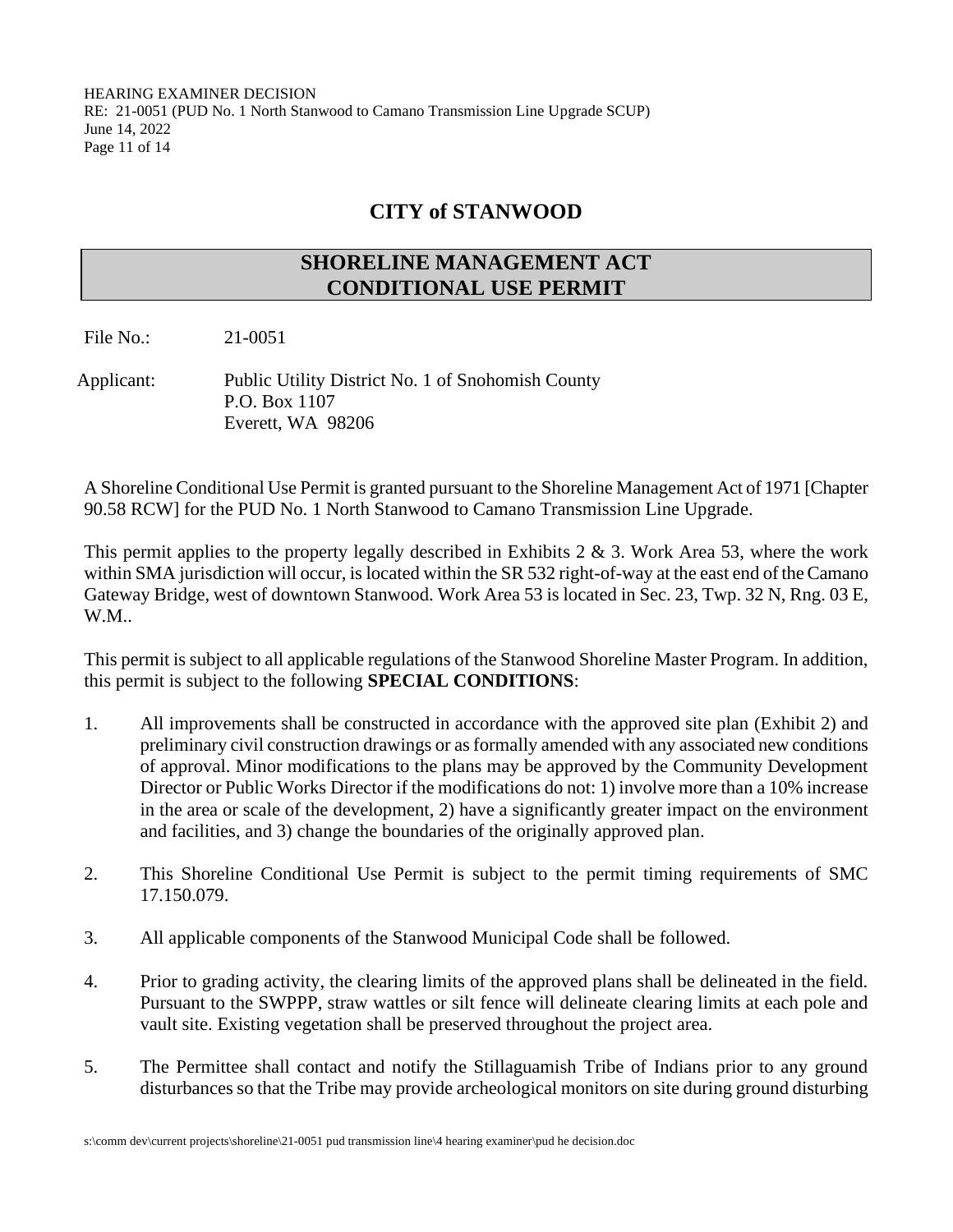HEARING EXAMINER DECISION RE: 21-0051 (PUD No. 1 North Stanwood to Camano Transmission Line Upgrade SCUP) June 14, 2022 Page 12 of 14

activities. The project shall have a standard Inadvertent Discovery Plan on site, in case of accidental discovery of displaced human remains. The Plan shall be submitted to the City of Stanwood Community Development Department prior to the start of construction activities and a copy shall be kept on the construction site at for the duration of the project.

- 6. Any reseeding mixtures proposed in the mitigation plan or for restoration purposes shall only include native seeds of plants suitable to the site environment.
- 7. If historical, cultural, or archaeological sites or artifacts are discovered in the process of development, work on that portion of the site shall be stopped immediately, the site secured, and the find reported as soon as possible to the planning director. The property owner also shall notify the Washington State Department of Archaeology and Historic Preservation and affected tribes.
- 8. No permits and construction pursuant to the Shoreline Conditional Use Permit shall begin or be authorized until 21 days from the receipt of the City's decision by the Department of Ecology pursuant to RCW 90.58.180.
- 9. The Permittee shall follow all recommendations and BMP's as described in Exhibit 11, the Stormwater Pollution Prevention Plan (SWPPP).
	- a. Mark Clearing Limits: Straw wattles or silt fence will delineate clearing limits at each pole and vault site. Existing vegetation shall be preserved throughout the project area.
	- b. Establish Construction Access: Vault and pole installation, removal, and reframing will occur from existing asphalt roadways. Installation of a construction entrance is not necessary.
	- c. Install Sediment Controls: Straw wattles will be used around all pole sites within buffers and as necessary in areas outside buffers. Silt fence or similar will be used around vault sites.
	- d. Stabilize Soils: All exposed soils will be stabilized through grass seeding and covering with straw mulch. Stockpiled soil from each pole and vault site will either be removed daily or stabilized with mulch, plastic sheeting, hydroseeding or other applicable BMP depending upon weather conditions. Exposed and unworked soil shall be stabilized within 7 days during the dry season (May  $1 -$ September 30) and within 2 days during the wet season (October  $1 -$ April 30), and at the end of the shift before a holiday or weekend based on the weather forecast.
	- e. Protect Slopes: If any slope disturbance occurs, all disturbed slopes are required to be protected with mulch or other means. No concentrated runoff or significant amounts of sheet flow will be directed to new cut or fill slopes during construction.
	- f. Control Pollutants: Removed poles shall be hauled off site at the end of each work shift. Poles and other construction materials shall not be stored within or near wetlands, streams, or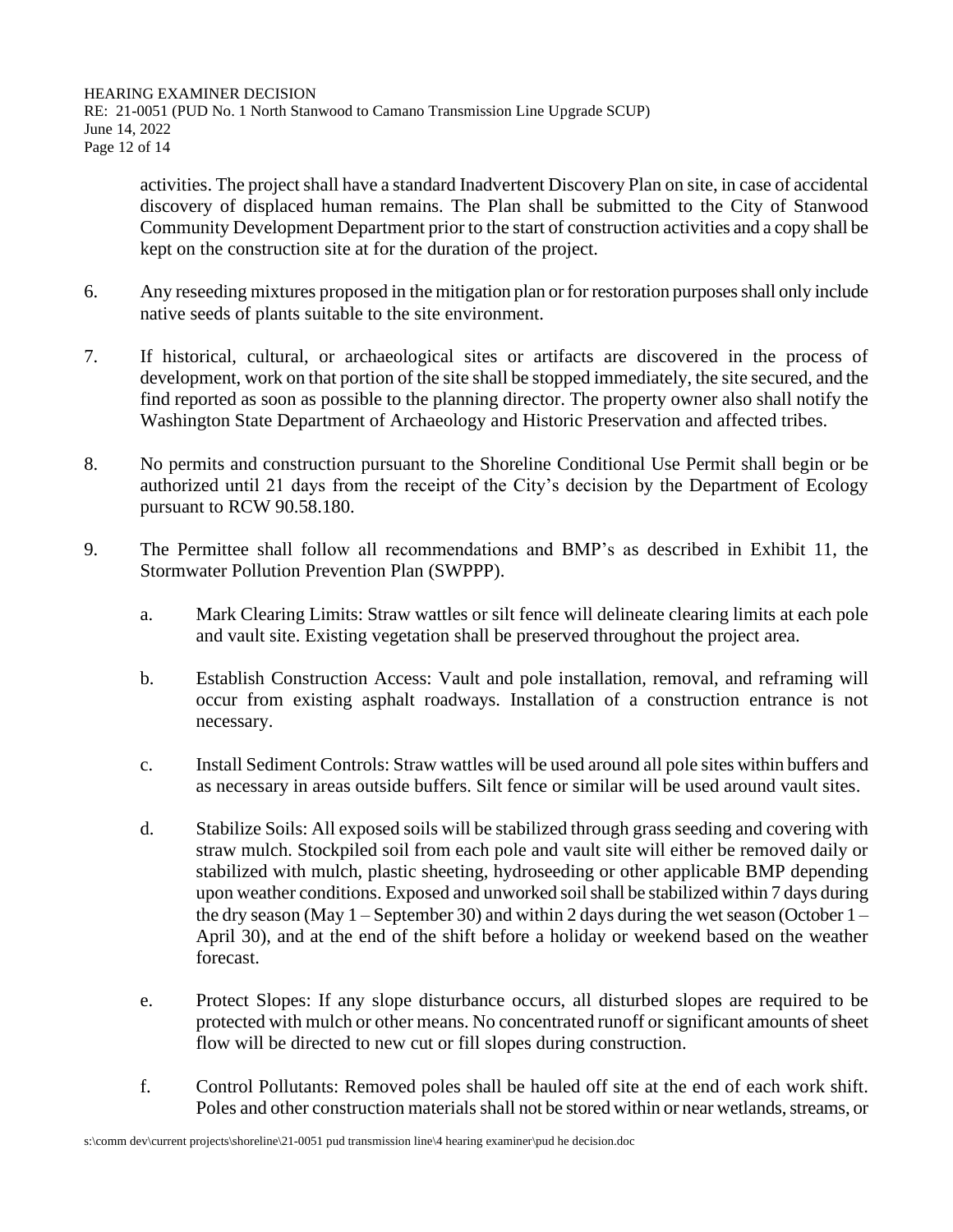HEARING EXAMINER DECISION RE: 21-0051 (PUD No. 1 North Stanwood to Camano Transmission Line Upgrade SCUP) June 14, 2022 Page 13 of 14

> roadside drainage ditches. All vehicles working on and around the site need to meet the State requirements for emissions. On-site fueling and maintenance (including wheel washing) of vehicles is not expected during construction activities. Should these activities become necessary, they shall take place on existing asphalt surfaces outside critical areas and buffers, and a drip pan or other appropriate temporary containment device, shall be placed at locations where leaks or spills may occur. Absorbent pads and spill containment equipment shall be stored on-site for quick response and placement to reduce the potential for contaminants to reach the water should any sort of spill or leakage occur.

- g. Maintain BMP's: The construction supervisor will be responsible for maintaining all BMPs during construction, including relocating or adding BMPs, as necessary, as site conditions change. Visual monitoring of all BMPs shall be conducted at least once a week and within 24 hours of any discharge events.
- 10. The contractor shall be responsible for adhering to the Spill Prevention Control and Countermeasures (SPCC) Plan. Temporary Erosion and Sediment Control (TESC) measures shall be in place prior to construction. Sediment fencing shall be placed around the perimeter of the staging area, between the staging area and any surface water or wetland. Identify and flag native vegetation to ensure protection during construction.
- 11. The contractor shall designate at least one person who is knowledgeable in the principles and practices of erosion and sediment control as the Erosion and Spill Control Lead (ESCL). The ESCL shall be responsible for installing and monitoring erosion control measures and maintaining spill containment and control equipment. The ESCL shall also be responsible for ensuring compliance with all local, state, and federal erosion and sediment control requirements. Moreover, the ESCL shall be responsible for inspecting all temporary erosion and sediment control measures on a regular basis, as well as maintaining and repairing such measures and ensuring their continued performance.
- 12. The Permittee shall receive (if it has not already received) project approval from the following agencies: U.S. Army Corps of Engineers, Department of Ecology, and Washington Department of Fish and Wildlife.
- 13. Construction hours of operation are limited to 7:00 am to 10:00 pm on weekdays, 8:00 am to 6:00 pm on Saturdays, Sundays, and state recognized holidays.
- 14. All contractors working on the site shall be required to obtain a Stanwood Business License endorsement on their State Business License.

EXCEPT AS PROVIDED IN RCW 90.58.140(5)(a) AND (b), CONSTRUCTION PURSUANT TO THIS PERMIT SHALL NOT BEGIN AND IS NOT AUTHORIZED UNTIL TWENTY-ONE DAYS FROM THE DATE THIS PERMIT IS FILED WITH THE WASHINGTON STATE DEPARTMENT OF ECOLOGY AND ATTORNEY GENERAL AS REQUIRED BY RCW 90.58.140(6) AND WAC 173-27- 130, OR UNTIL ALL REVIEW PROCEEDINGS INITIATED WITHIN TWENTY-ONE DAYS FROM THE DATE OF SUCH FILING HAVE BEEN TERMINATED.